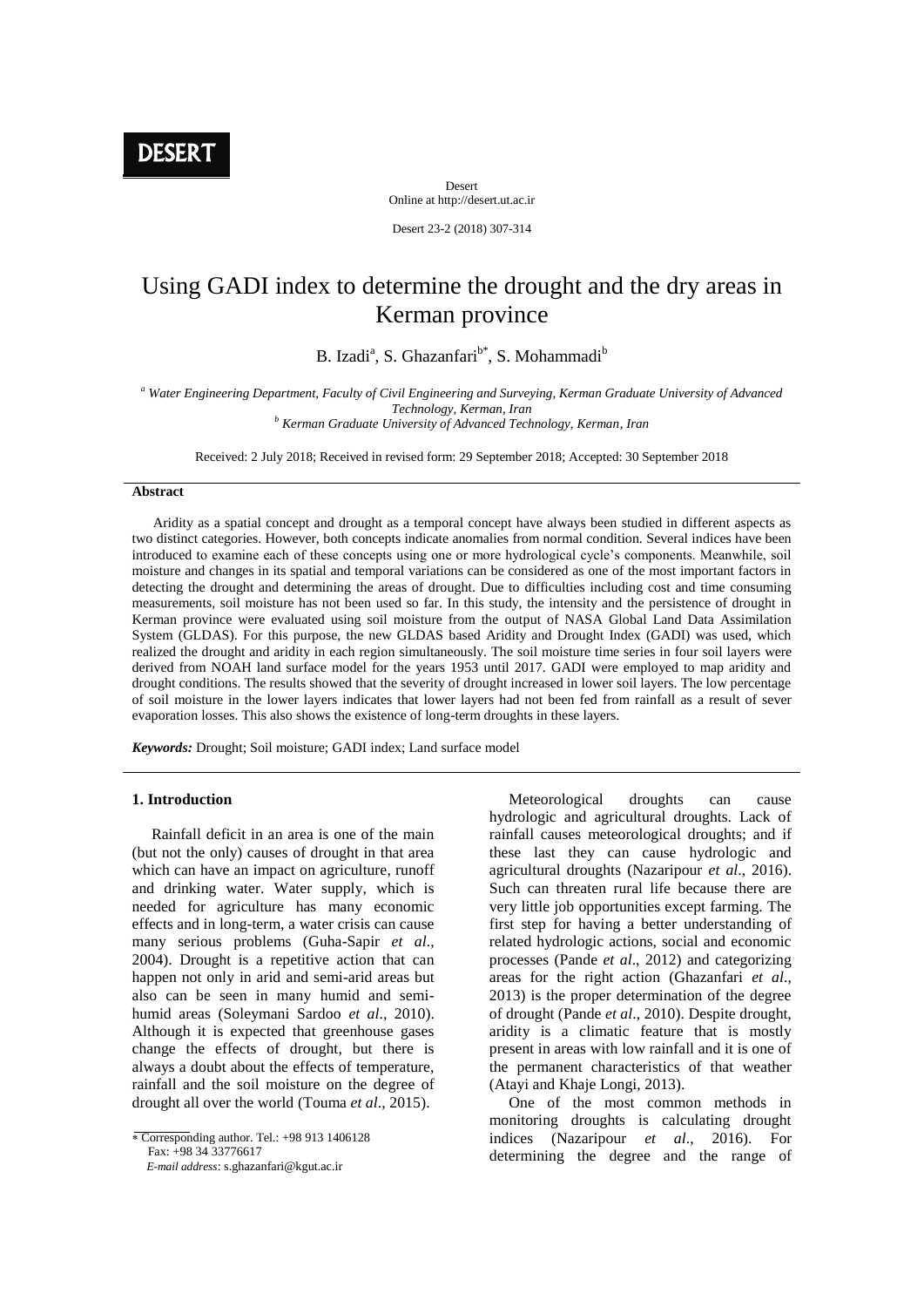drought, many indices were made; with each having its own inputs and special conditions (Hanafi, 2013). Spatial and temporal development as well as the degree of drought will be determined by the use of these indices (Nazaripour *et al*., 2016). Indices like Standard Precipitation Index (SPI), Z-Score Index (ZSI), Decile Precipitation Index (DPI) and Percent Normal Precipitation Index (PNPI) are indices based on the accessibility to the climatic data which choses weather variables as the input. However, Palmer Drought Severity Index (PDSI) and United Nations Environment Program (UNEP) aridity index, which are two common indices for drought and aridity, are somehow limited. PDSI index measures the local deviation of soil moisture from the amount of its long-term average (Palmer, 1956). This index shows the correlation of climate conditions in an area. This drought index is one algorithm based on soil moisture balance. The necessary components for this index are included such as average monthly or weekly air temperature, total rainfall, available water storage capacity and potential evaporation (Palmer, 1956). Therefore, PDSI index cannot be used for a cross comparison of two sites (Palmer, 1956). Two sites with a significant different soil moisture conditions may have the same PDSI values, so PDSI is most suitable for comparing site specific drought severities in different time periods. Also, this index is more suitable for agricultural impacts and is not very convenient for hydrologic droughts. The UNEP aridity index will provide a scale that compares different areas. This index is based on ratio of yearly evaporative demand to rainfall supply (UNEP, 1997). On the contrary to PDSI index, the UNEP index is not based on the soil moisture (Zhang *et al*., 2009). Because land use and the available water storage capacity have a significant effect on the hydrologic cycle; an index with all hydrologic models' output can consider most of the aspects (Yang *et al*., 2012).

 Recently, Hydrological model outputs have been widely employed for monitoring drought and aridity. Niazi (2017) has shown that water and energy balance components, especially soil moisture in central Iran during 2000 to 2015 using Variable Infiltration Capacity (VIC) land surface model outputs has an acceptable accuracy. The outputs of soil moisture were used as the inputs for the drought index on the base of Palmer water balance (Palmer, 1956). Results have shown that VIC-PDSI index has the most correlation coefficient in comparison to other drought indices that are as 0.61 with

soil moisture data and 0.87 with the changes in groundwater level.

 Mao *et al*. (2017) have used the VIC model and the Soil Moisture Anomaly Percentage Index (SMAPI) for determining drought and analysing the time and place specification of drought between 1956 and 2011. Results have shown that the VIC model and the simulated three layered daily soil moisture database can be replaced by the measured soil moisture.

 Other similar studies have introduced drought indices based on the soil moisture resulted from hydrological models (Soud *et al*., 2003; Kingtes *et al*., 2011; Wang *et al*., 2011; Shefild *et al*., 2007; Shefild *et al*., 2009). Hoberg *et al*. (2012) have made a drought model based on Gravity Recovery and Climate Experiment (GRACE) data. They indicated that standard drought indices provide little information about the soil moisture and ground level water in depth (Ghazanfari *et al*., 2013).

 Using the average of rainfall only considers meteorological drought whereas hydrologic and agricultural droughts later will happen in meteorological drought. On the other hand, using self-site data at each point reduces uncertainty of output for that site. In the literature, interpolation methods were used in areas between stations in order to generalize the results. This reduces drought zoning accuracy. Most of the used indices, which are used for analysing droughts, are completely useless for analysing aridity. Meanwhile, determining dry areas has a significant role in planning for water sources. Most researches have used only normal indices to study drought in Iran. These indices are generally measurable by using rainfall data. However, in most areas there may not be any rain gauge station or maybe its data is incomplete. Also aridity has been less analysed by researchers simultaneously with drought (Ghazanfari *et al*., 2013).

 Ghazanfari *et al*. (2013) have introduced a new index using soil moisture in different layers which can analyse aridity and drought at the same time. They have used GLDAS land surface models to extract soil moistures in different layers. Empirical Orthogonal Functions (EOF) were used to calculate GADI (GLDAS based Aridity and Drought Index) for global scale. Results from this study have shown that using this index can show areas that are changing to dry sites better than other indices (Ghazanfari *et al*., 2013).

 In this paper, GADI were employed to study drought and aridity condition in Kerman province. The main aim of this research was to determine different types of drought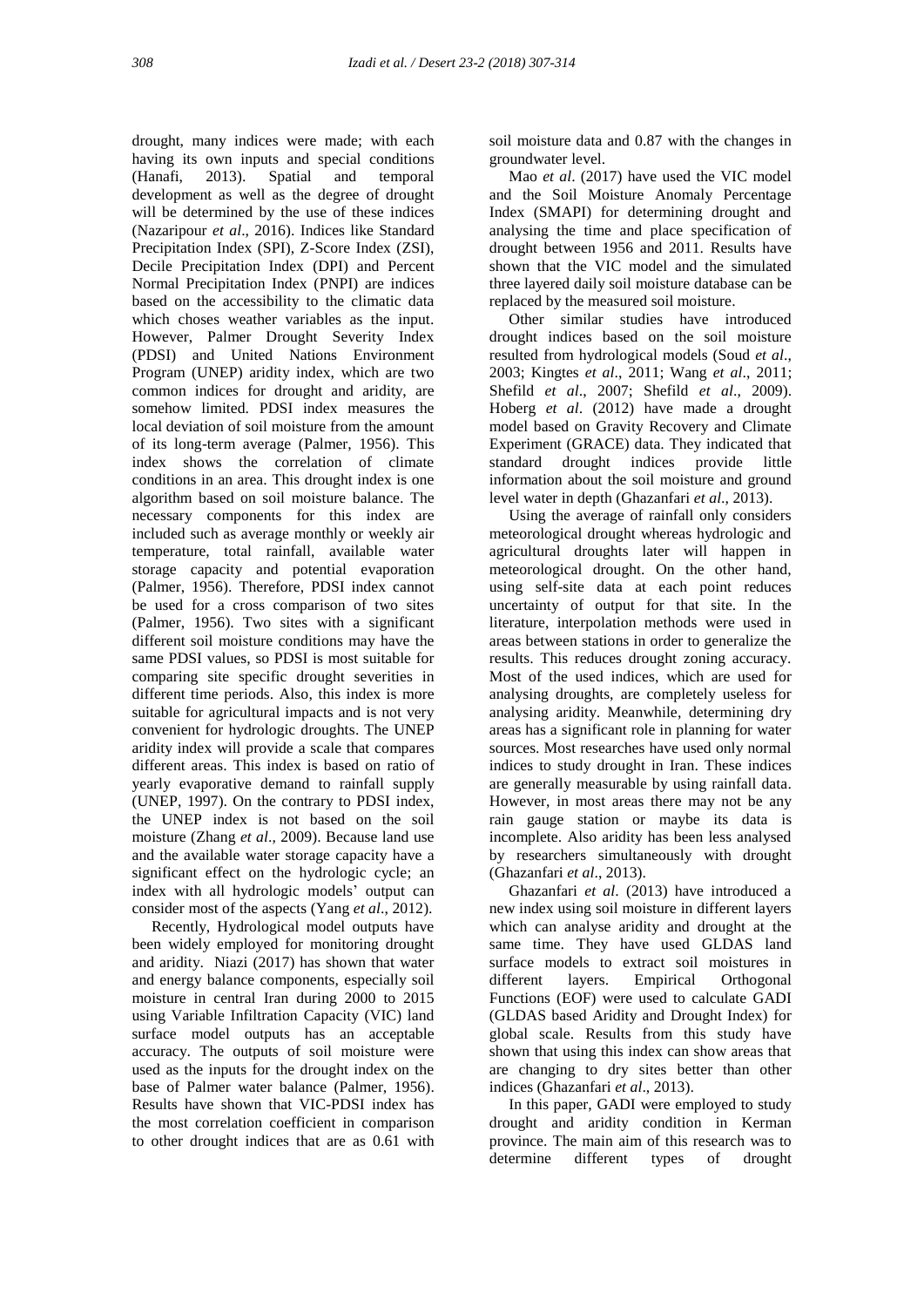(meteorological, hydrological and agricultural) from the availability of water in different soil layers. The novelty of this study is that GADI have not been used for drought assessment yet. The advantage of using GADI is to provide tools to analyse drought and aridity at the same time using site specific data. One of the inclusive features of this index in comparison to other indices is the possibility of simultaneous spatial and temporal comparison. Also by the use of soil moisture in different layers, this index can consider meteorological, agricultural and hydrologic droughts and can compare their delay time.

#### **2. Materials and Methods**

#### *2.1. Study area*

 Kerman province is the biggest province in Iran, which is located in the south east of Iran and covers almost 11 % of the country. This province is located in 53° 26' to 59° 29' eastern longitudes and also in 25° 55' to 32° 00' northern altitudes. The climate of this province is mostly arid and semi-arid. The main rainfall in this province is about 145 mm, the average temperature is 16°C, the minimum and maximum altitude is 200m and 4465m above sea level respectively.

## *2.2. GADI index*

 The GLDAS based Aridity and Drought Index (GADI) was introduced by Ghazanfari *et al*. (2013) which can analyse drought and aridity simultaneously. This index uses data from soil moisture that is achieved by the global soil moisture land surface models.

 For this index, analysing three GLDAS land surface models are used which include: VIC, MOSAIC and NOAH. One of the advantages of using this method is the updated soil moisture data that makes it available for all sites. The index shows that temporal dominant site specific soil moisture is less or more than the spatial dominant soil moisture of the whole area. Table 1 shows the values of GADI index based on different aridity and drought conditions.

 This index was made out of periods of three decades from different sites of soil moisture with different land uses. For presenting a place model related to the condition of soil moisture, the Empirical Orthogonal Functions (EOFs) of the three VIC, MOSAIC and NOAH models have been measured.

 If in the M stations and in the N periods the hydrologic variables (such as rainfall, temperature, soil moisture, etc.) were measured, a matrix with M columns and N rows can be drawn for each variable. Here, a matrix for soil moisture in each layer is considered. The mentioned matrix can be decomposed to its Eigen values and Eigen vectors. The first column of the Eigen values will be derived.

 If the measured variable in station X in time of t showed with  $X_t$ ; analysing of EOF is a method that decomposes it into temporal and spatial series.

 The mean and the standard deviation can be measured by the following formulas:

$$
x=1,2,3,...,m
$$
  
\n
$$
\overline{y_x} = \frac{\sum_{t=1}^{N} y_{x,t}}{N}
$$
 (1)

$$
x=1,2,3,...,m
$$
  
\n
$$
S_x^2 = \frac{\sum_{t=1}^N (y_{x,t} - \overline{y_x})}{N-1}
$$
 (2)

Normal data was shown by  $f_{x,t}$  and can be measured as follow:

$$
f_{x,t} = \frac{y_{x,t} - \overline{y_x}}{s_x} \qquad \qquad t=1,2,3,...,Nx=1,2,3,...,m \qquad (3)
$$

 If standard data was showed in a m\*n matrix, it is as following:

$$
F = \begin{bmatrix} f_{1,1} & \cdots & f_{1,N} \\ \vdots & & \vdots \\ f_{m,1} & \cdots & f_{m,N} \end{bmatrix}
$$
 (4)

 Each matrix F contains m measured amount at n time. The correlated matrix is defined as R=FF<sup>t</sup>. R is m<sup>\*</sup>m matrix which includes  $r_{ij}$ elements that are defined as:

$$
i=1,2,...,m
$$
  $j=1,2,...,m$   $r_{i,j} = \sum_{n=1}^{N} f_{i,n} f_{j,n}$  (5)

 R is a symmetric matrix and has M true positive amount.  $r_{ij}$  is the summation of the amount of variables in one station multiplied by other station in corresponding times.

#### *2.3. NASA GLDAS*

 The aim of NASA GLDAS is to use satellite data and observational data from land surface to simulate land surface and its hydrologic relations. GLDAS includes NOAH, VIC, CLM and MOSAIC models (Rui *et al*, 2018). GLDAS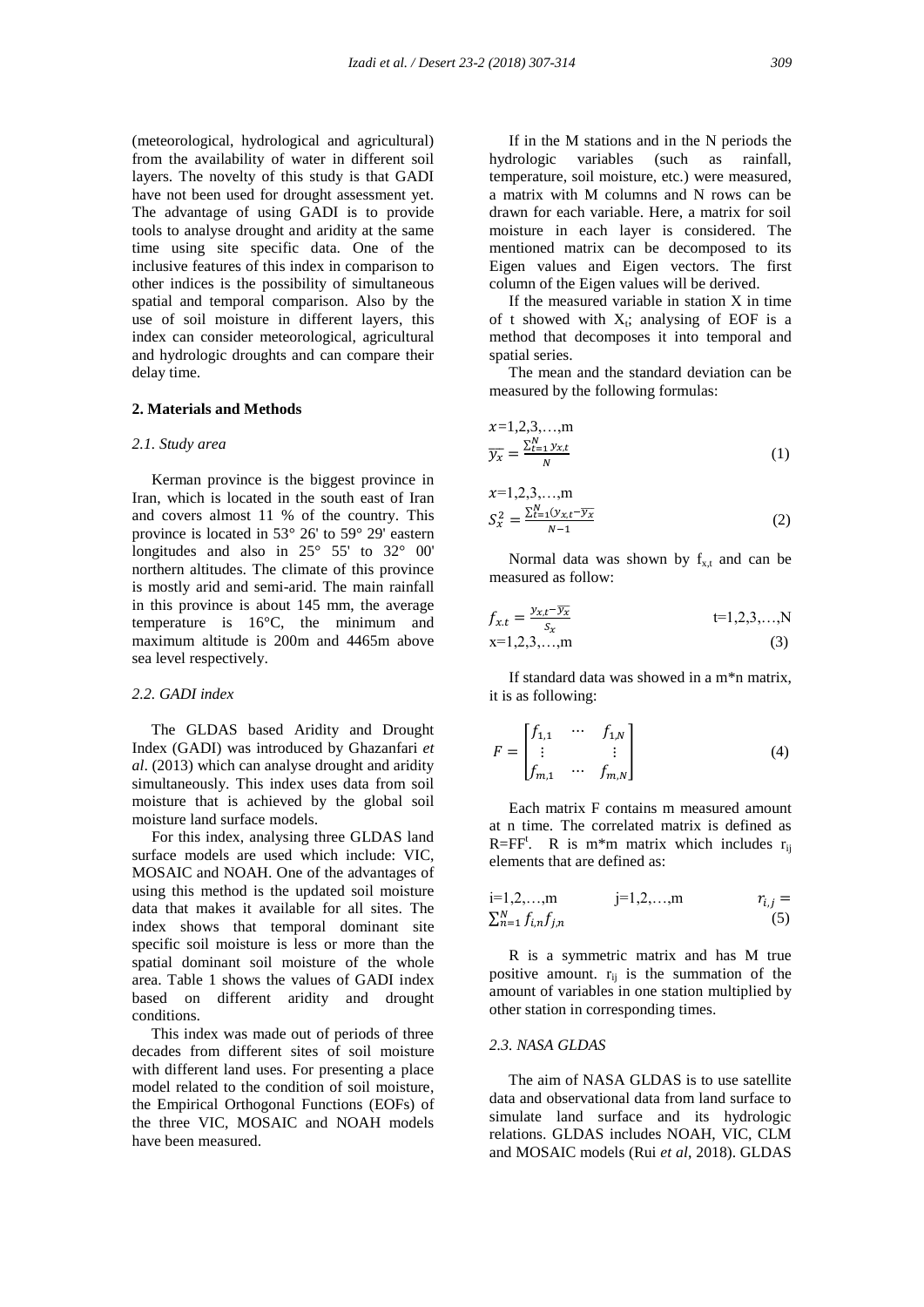data has data forcing, one of them is completely adjusted with meteorological data and the other one is a mix of observational models and data. GLDAS data include the period from 1948 upto-date. GLDAS data's spatial resolution is three

hours and its temporal resolution is 0.25 degrees. Monthly data will be produced out of the average of three hours data. Table 2 shows some of the main features of GLDAS data.

| Table 1. The amount of GADI index based on site specific aridity and drought |                                      |                                                     |
|------------------------------------------------------------------------------|--------------------------------------|-----------------------------------------------------|
| Current situation                                                            |                                      |                                                     |
|                                                                              | Arid areas in drought                |                                                     |
|                                                                              | Arid areas in normal conditions      |                                                     |
|                                                                              | Arid areas in wet condition          |                                                     |
|                                                                              | Semi-arid areas in drought           |                                                     |
|                                                                              | Semi-arid areas in normal conditions |                                                     |
| Semi-arid areas in wet condition                                             |                                      | $0.16$ to $0.2$                                     |
| Humid areas in drought                                                       |                                      | $0.2$ to $0.23$                                     |
| Humid areas in normal conditions                                             |                                      | $0.23$ to $0.26$                                    |
| Humid areas in wet condition                                                 |                                      | $0.26$ to $0.3$                                     |
|                                                                              |                                      |                                                     |
| Table 2. Main features of NASA GLDAS data (Rui and Beaudoing, 2018)          |                                      |                                                     |
| Contents                                                                     |                                      | Outputs from NOAH and catchment land surface models |
| Format                                                                       |                                      | Net CDF                                             |
| Latitude extent                                                              |                                      | $-60^\circ$ to 90 $^\circ$                          |
| Longitude extent                                                             |                                      | $-180^\circ$ to $180^\circ$                         |
| Spatial resolution                                                           |                                      | $1.0^{\circ}, 0.25^{\circ}$                         |
| Temporal resolution                                                          |                                      | 3-hourly, daily, and monthly                        |

## *4.2. GADI index and data*

 NOAH (LSM) data has been used in this study. The data included soil moisture in 4 different depths (0-10 cm), (10-40 cm), (40-100 cm) and (100-200 cm) over 65 years (1953- 2017). Therefore, except 2017 there were 48 pieces of data (12 months and 4 depths) and for 2017 there were 32 pieces of data (8 months and 4 depths). Soil moisture data was measured in kilogram per cubic meter, which has been converted to millimetre for each pixel based on the pixel area.

 Information about Kerman province was extracted by shape file after categorizing data respectively as year, month, and the depth of soil moisture. Raster data from GLDAS outputs were converted to ASCII format to be used in MATLAB software for calculations. Each text file stood for one month of the year that included 238 numbers. From all 238 numbers, 139 of them had values for each pixel.

 For each depth, all years and months were organized. Then all the text files were converted to a matrix by MATLAB software with the sizes of 139 by 776 (776 months and for each month there were 139 pixels). After that, each transposed of a matrix was multiplied to the related matrix and the result matrix's size was 139 by 139. Vector matrix was calculated for

each square matrix. The first column of vector matrix has 139 numbers, which was selected as the index moisture of each pixel. All 139 numbers were placed respectively in a text file. The text file was changed to raster format in ArcGIS software. This process was done for the first, the second and the third depths. The procedure was carried out for the average of first and second depths, the average of first, second and third depths and also for the average of all four depths. Then the maps for GADI index were extracted based on the depth. For determining the degree of drought during the last 5 years in different areas, all the calculations were repeated for the first 60 years. The numbers of corresponding Eigen vector were subtracted from Eigen vector in 65 years. Therefore, as a result minus negative numbers showed drought and positive numbers showed wet condition for each pixel.

## **3. Results**

 GADI index numbers for four different depths in Kerman province including 1 to 10 cm (Fig. 1A), 10 to 40 cm (Fig. 1B), 40 to 100 cm (Fig. 1C) and 100 to 200 cm (Fig. 1D) were calculated. Figure 1 shows the results for four different depths.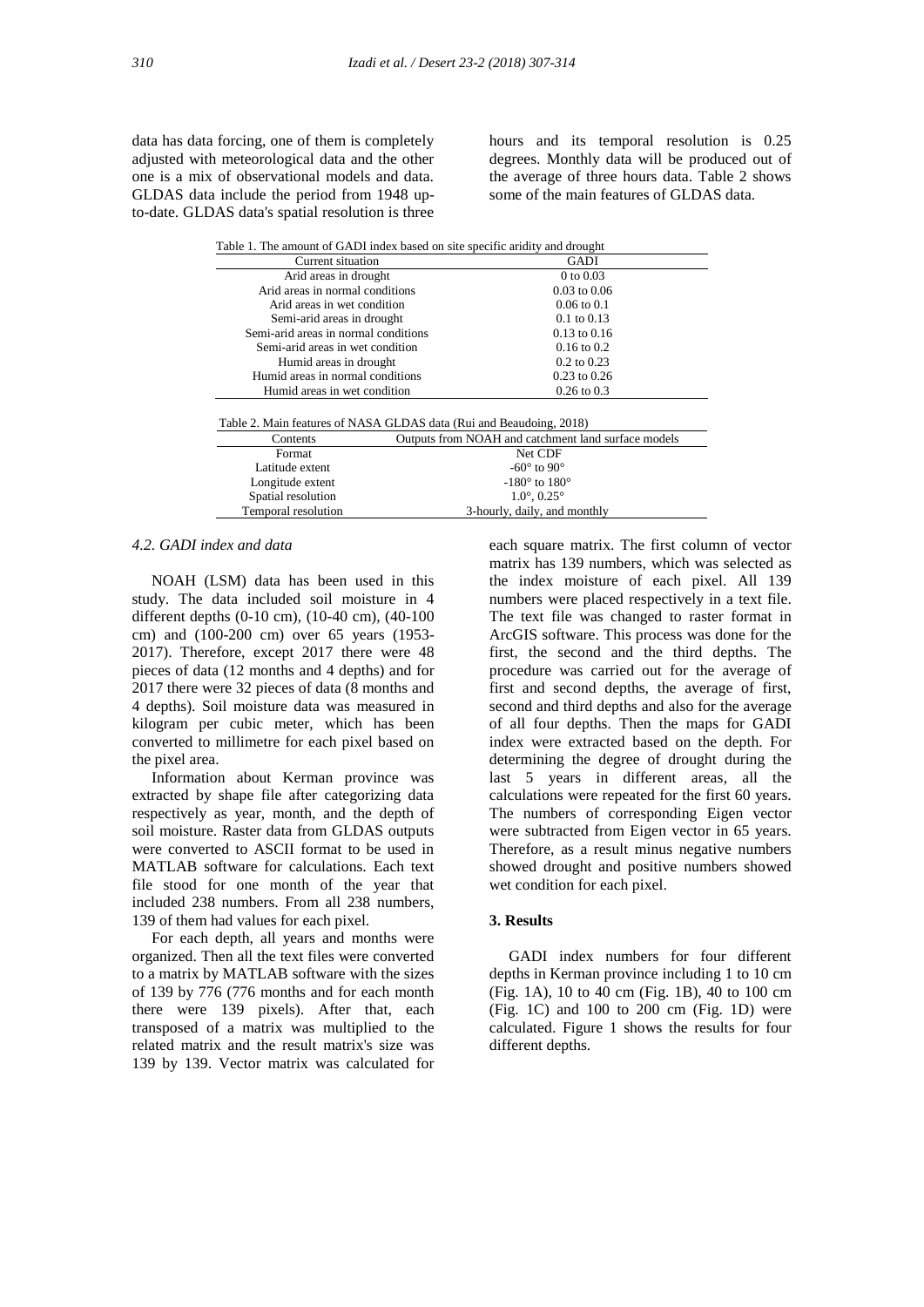

Fig. 1. GADI index values for Kerman province using 65 years of soil moisture content at depths of A) 0-10 cm, B) 10 to 40 cm, C) 40 to 100 cm, and D) 100 to 200 cm

 The amount of GADI index for the first and second layers were between 0.04 and 0.11 and for third and fourth layer were between 0.05 and 0.11 as shown in the figures. The maximum amount of index for moisture was for the second layer and the minimum was for the first layer.

 Also the average moisture for three depths was calculated based on different depths moisture. As a result, the average soil moisture was calculated for the depths 0 to 40 cm (first and second layer average, Fig. 2A), 0 to 100 (first, second and third layer average, Fig. 2B) and also for 0 to 200 (fourth layer average, Fig. 2C). The map of GADI index for this average was shown in Fig 2.

 GADI index amount for the first and second average layers' moisture were 0.4 to 0.11, while for third average layer it was 0.5 to 0.11. The maximum amount of index average moisture was for the second layer and the minimum was for the first layer. The difference map for corresponding Eigen vector for each pixel related to the first 60 years from all the years for all layers were measured (Fig. 3).



Fig. 2. GADI index values for Kerman province using 65 years of soil moisture content for the average depth of A) 0 to 40 cm, B) 0 to 100 cm, and C) 0 to 200 cm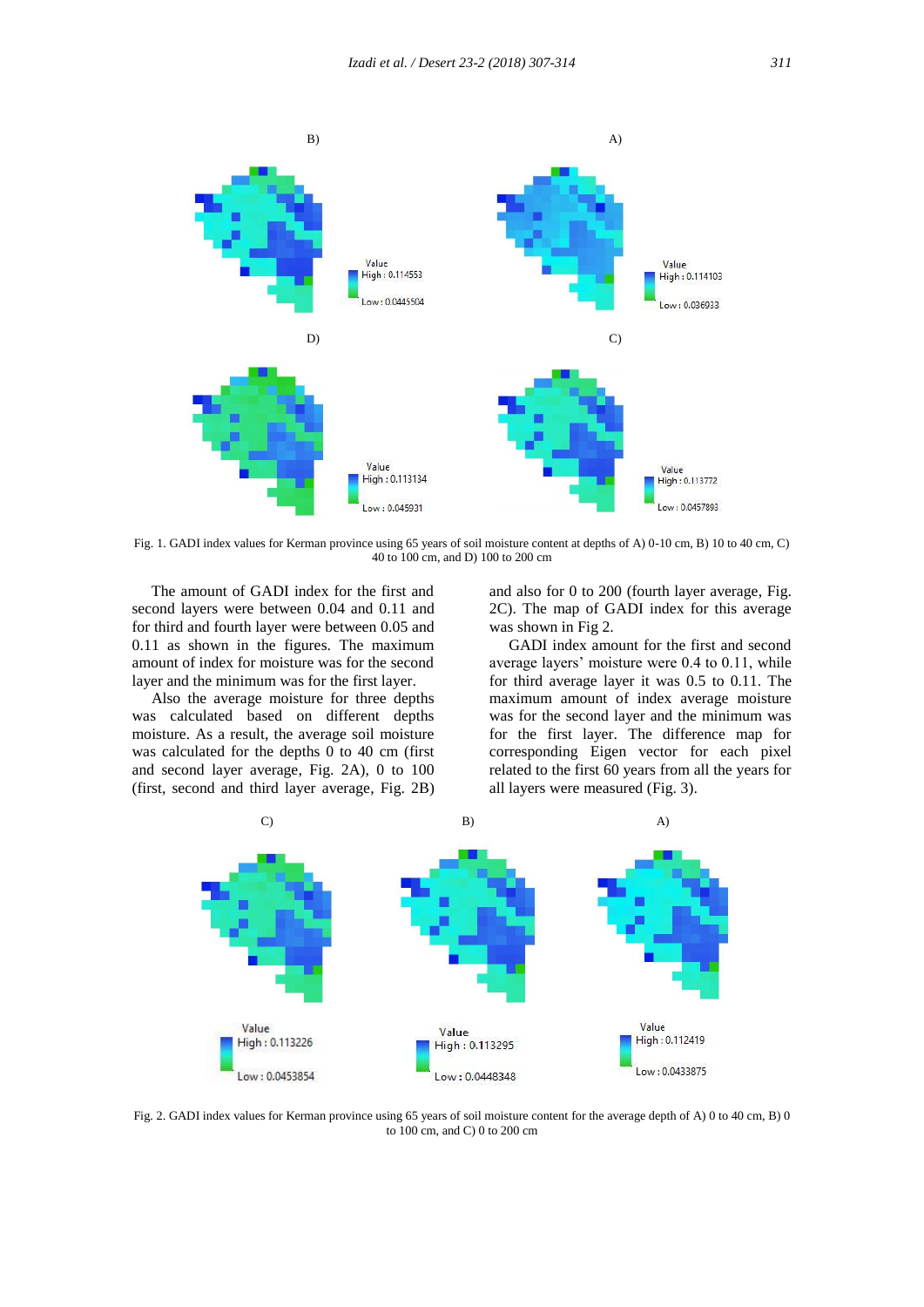With the use of this map, the degree of drought for each area based on the positive and negative amounts was calculated separately. As

a result, negative numbers showed the drought during the last 5 years and positive numbers showed the wet condition.



Fig. 3. Differences in values of the GADI index; Total years from the 60th year of primary and spatial dispersion. The percentage of different areas in terms of drought for Kerman province using soil moisture at depths of A) 0-10 cm, B) 10 to 40 cm, C) 40 to 100 cm and  $\overline{D}$ ) 100 to 200 cm

## **4. Discussion**

 Results have shown that based on the moisture in all layers and the amount of index (Table 1), Kerman province is arid and is in

drought (Figs. 1 and 2). Because all the numbers of the index in soil moisture are less than 11, the soil moisture of Kerman province is considered to be a dry region and also these numbers show drought in this province.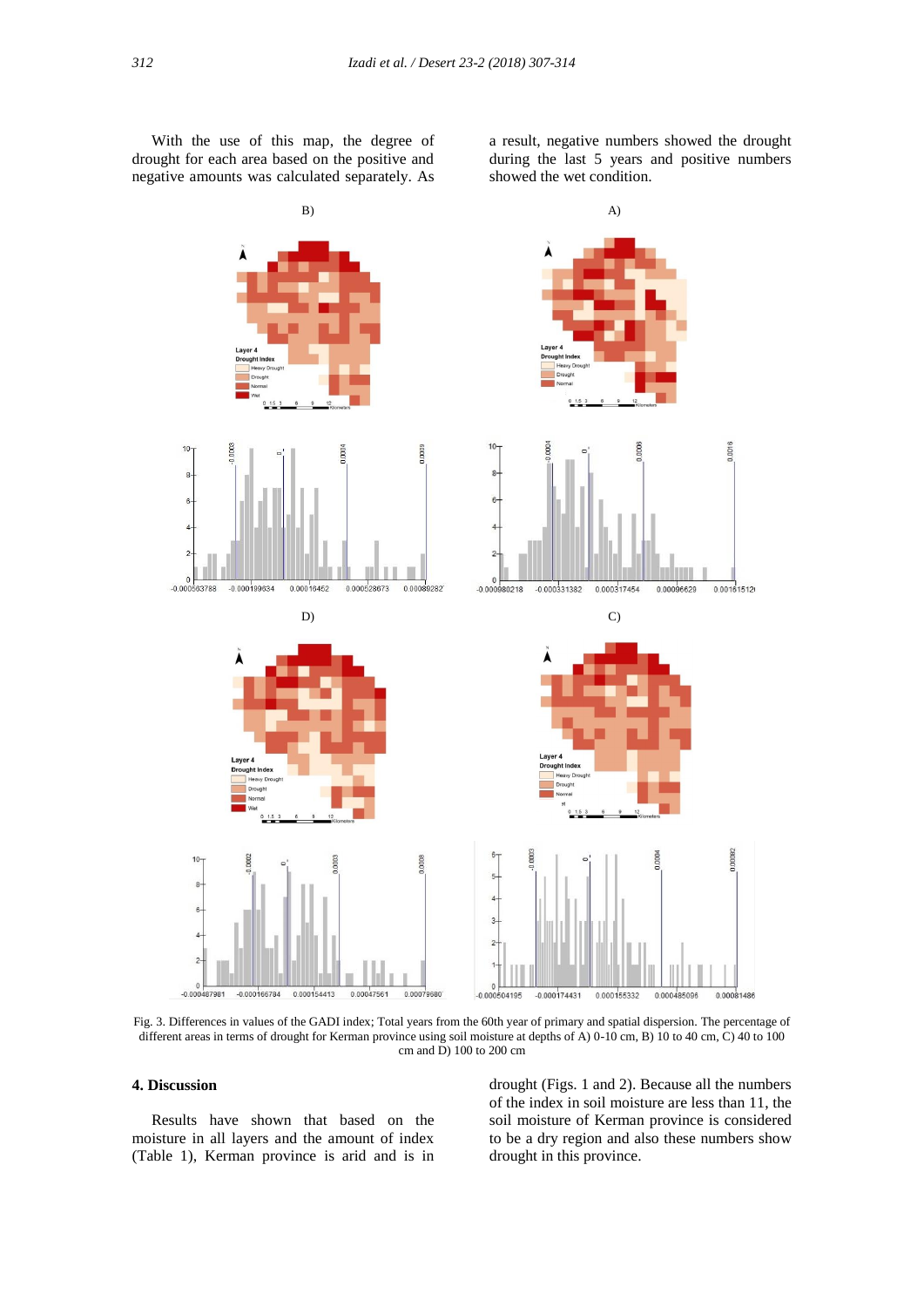Additionally, results from GADI index show that underlying layers have faced more intense drought. It can be concluded that the first layer of the soil shows the degree of meteorological and hydrologic drought. The other layers based on their depth, show agricultural and economic drought. Since Kerman province is subject to heavy evaporation losses, it can be concluded that the index has shown true results. While evaporation losses prevent deep percolation, drought in the first layer in comparison to other layers has happened with less intensity (Fig. 1A). Fewer pixels with positive value in  $2<sup>nd</sup>$ ,  $3<sup>rd</sup>$ and 4<sup>th</sup> layers have increased respectively. Therefore, the amount of moisture flux from the first layer to atmosphere (which has happened by evaporation) is more than downward moisture flux. This shows the importance of using soil moisture for determining aridity and drought. As saving water after rainfall is very important, in places which saving water is not possible, more rainfall can't change the drought situation.

 Results revealed that the degree of drought has increased by depth in arid areas (Fig. 2). Fewer percentage of moisture in underlying layers in comparison to other upper layers shows that they haven't had enough rainfall. This also shows long term drought in this area.

As the moisture in the fourth layer is normally out of root zone, since the amount of soil moisture in this layer is less, it shows that rain loss in these areas is more than moisture penetration to these layers. On the other hand, results have shown that the degree of drought in dry areas (south and east) is more than other areas with more rainfall amount (Fig. 3). Drought is a statistical concept that shows lack of rainfall in accordance to long term average. Therefore, in arid areas where rainfall's standard deviation is less than humid regions, lack of rainfall on big scales causes more droughts.

 Graph of pixels' percentage in different drought conditions for different layers indicates that in the second and third layers, most areas are in normal condition, and the percentage of areas exposed to drought and wet conditions are equal. However, conditions in the first and fourth layers are similar and their condition are more exposed to droughts. In the first, second, third and fourth layers, 23, 9, 6 and 23 percent of pixels are exposed to severe drought respectively. Accordingly, it can be noted that the drought of the first stage (meteorology) was much more severe than agricultural drought and the region has been able to control the drought severity of agriculture by maintaining the moisture content of the middle layer (root zone).

However, the presence of drought in the fourth layer indicates that there is not enough soil moisture to feed, which in the long run can have a devastating effect on water resources.

#### **5. Conclusion**

 Results from this study indicate that looking at drought without considering aridity situation could make changes in the conclusion and increases uncertainty of results. Furthermore, looking at the lack of rainfall as the main factor to study drought may not show the real facts on water scarcity. Some places with good reservoir of moisture in lower soil layers may not be affected by decreasing rainfall amount. However, lack of soil moisture capacity may cause agricultural drought even while rainfall is taking place in the normal range. Therefore, a general sight to the hydrology cycle can help to monitor drought while the aridity situation is considered. This study shows that soil moisture in different layers from the global land surface model can be generalized to a good index based on EOF analysis. GADI, by employing Eigen values and Eigen vector concepts, provides a robust index to study temporal (which is drought concept) and spatial (which is aridity concept) concepts simultaneously.

# **Acknowledgment**

 Authors would like to gratefully acknowledge Kerman regional water company for the research fund provided for this project.

#### **References**

- Atayi, H., M. M. Khaje Longi, 2013. Studying Climate Change impacts on occurring drought (Shahr-e-Kord plain). The Second National Conference on Planning and Environmental Protection. Hamedan. Iran.
- Azadi, S., S. Soltani Kopaei, M. Faramarzi, A. Soltani Tudeshki, S. Pourmanafi, 2015. Evaluation of Palmer Drought Severity Index in Central Iran. JWSS, 19; 305-319.
- Dalezios, N. R., ZG. Papazafiriou, DM. Papamichail, and TS. Karakostas, 1991. Drought Assessment for the Potential of Precipitation Enhancement in northern Greece. Theoretical and Applied Climatology, 44; 75-88.
- Ghazanfari, S., S. Pande, M. Hashemy, and B. Sonneveld, 2013. Diagnosis of GLDAS LSM based aridity index and dryland identification. Environmental Management, 119; 162-172.
- Guha-Sapir, D., D. Hargitt, and P. Hoyois, 2004. Thirty Years of Natural Disasters 1974- 2003: The Numbers. Presses universitaires de Louvain. Louvain-la-Neuve, Belgium.
- Haglund, E., J. Ndjeunga, L. Snook, and D. Pasternak, 2011. Dry land tree management for improved household livelihoods: farmer managed natural